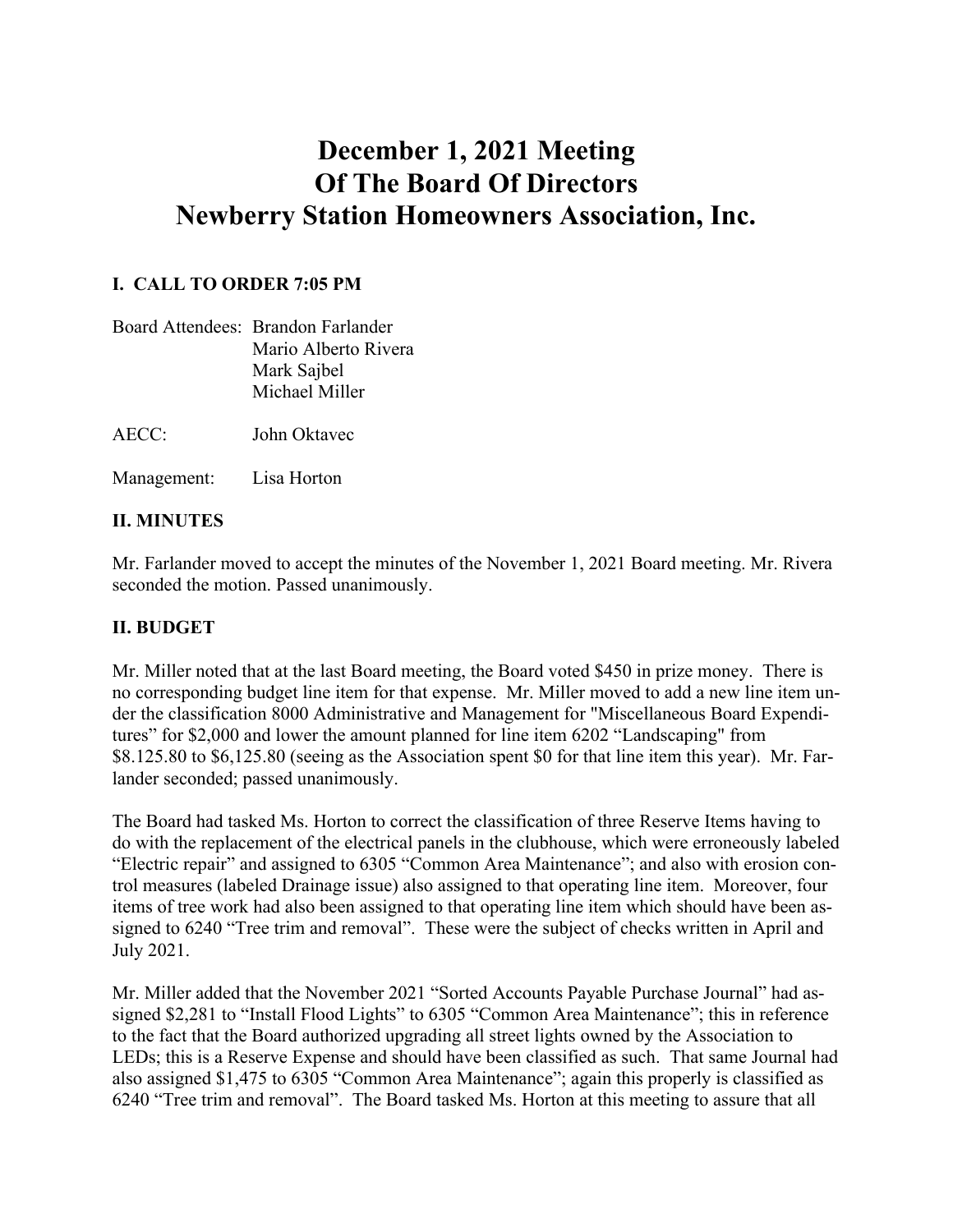misclassifications are corrected before the closing of the books on fiscal year 2021.

# **III. CONTRACTS**

# **A. TRASH**

Nightengale Trucking Co. had submitted an offer to renew trash collection at a cost of \$3,052 per month for three years for service dates January 1, 2022, through December 31, 2024. Mr. Farlander moved to accept the offer; Mr. Sajbel seconded the motion. Passed unanimously.

# **B. POOL/CLUBHOUSE CONTRACTS**

Ploutis Contracting had submitted an offer of \$6,500 to perform the following work in the pump room.

- *Remove and dispose 1/2 drywall from 2 walls – 180 sq. ft.*
- *Install R-19 insulation – 180 sq. ft.*
- *Remove and dispose 1 x 4 trim around 1 double door, 1 single door, and 2 air vents.*
- *Install PVC sheets to 2 walls – 3/8 x 180 sq. ft. PVC Sheets Note: Includes 2 panels at 2 air vents – each 3 x 4' PVC.*
- *Install new PVC trim around 1 double door, 1 single door, and 2 air vents 1 x 4 x 67.*
- *Install new PVC base – 1 x 4 x 24'.*
- *Remove existing single door and dispose.*
- *Install new single fiberglass door – Smooth Star 36" x 80"*
- *Prepare and paint newly installed door. Exterior Side: Black gloss – 2 coats. Interior Side: White gloss – 2 coats.*

Mr. Miller moved to accept the offer to be paid out of Reserve Funds. Mr. Rivera seconded the motion. Passed unanimously.

The Board deferred until Spring (when tables and chairs are moved out of the locker rooms) any work on examining the HVAC unit in the clubhouse attic; and also replacing the three ceiling fans in the locker rooms.

Mr. Carey reported that the electrical panels have been correctly marked.

## **C. BENCHES**

Mr. Farlander moved to buy two additional "ULTRASITE Recycled Plastic Outdoor Bench, Gray, 72 in Length" benches at a price of not to exceed \$2,400 for both (to be paid out of Reserves). Mr. Rivera seconded the motion. Passed unanimously.

## D. **REPAIRS TO SIDEWALKS AND ASPHALT TRAILS**

Even though the work cannot be performed until Spring, the Board nonetheless tasked Ms. Horton to email the Budnik draft RFP to the Board for review and following Board review to vendors.